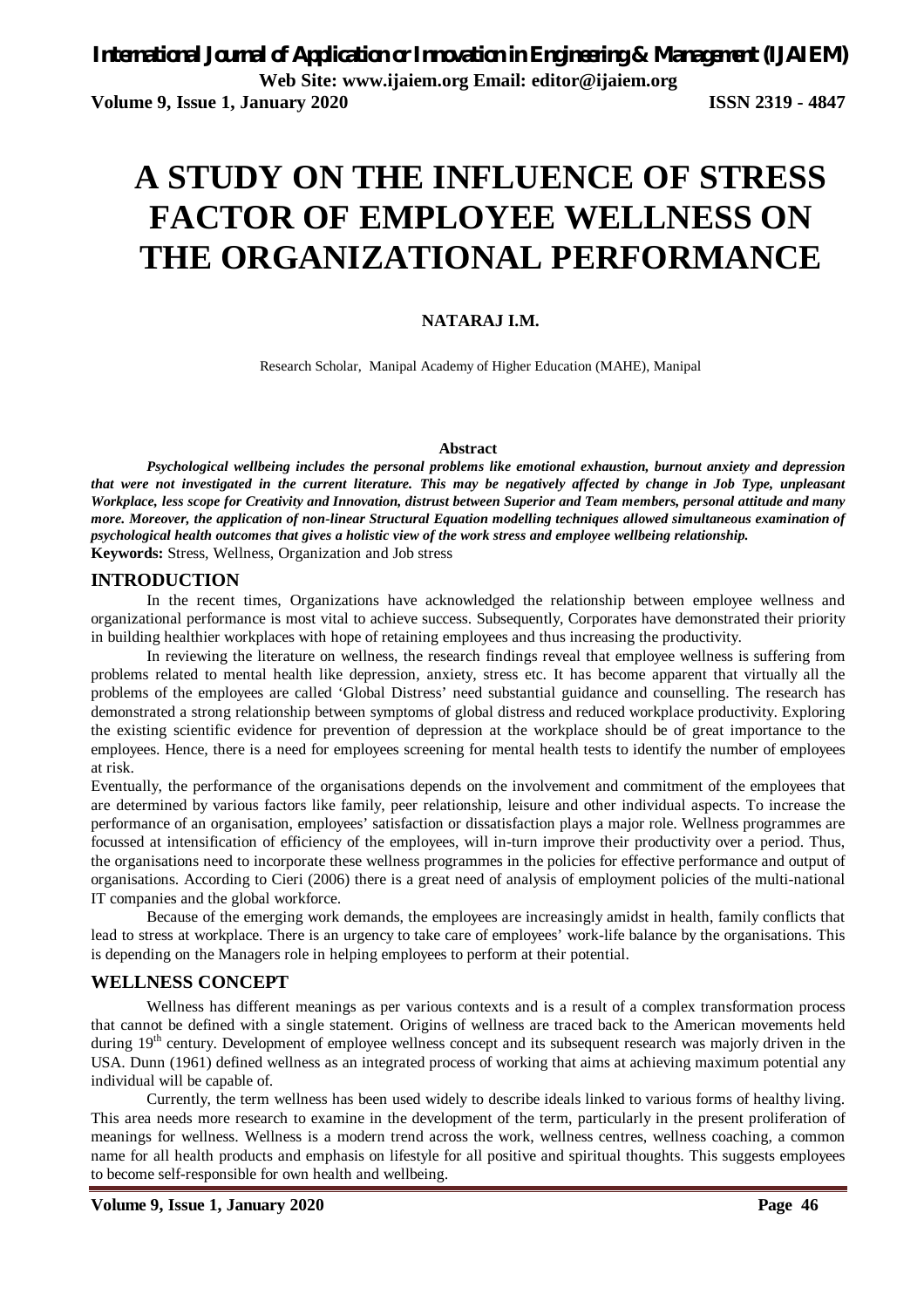**Web Site: [www.ijaiem.org](http://www.ijaiem.org) Email: [editor@ijaiem.org](mailto:editor@ijaiem.org)**

**Volume 9, Issue 1, January 2020 ISSN 2319 - 4847**

#### **FRAME WORK OF WELLNESS AND ITS DOMAINS**

Physical wellness: According to World Health Organisations (WHO, 1948), human health is holistic state of an individual encompassing physical, mental and social health and does not constrain to the prevention of diseases only.

Three important components are important for the promotion of health viz,

- 1. Promotion of health
- 2. Prevention of diseases and
- 3. The factors which determines our health

It is the responsibilities of the adults to take care of the health of their families. To control the diseases and to improve the health of the families, the employees need assistance by various programmes like early childhood initiatives, effecting parenting, etc as parents are the most important role models of the "wellness" for the health of the family members.

Prevention of diseases ensures healthy life styles and living conditions. The tragedy is what is spent on treating illness called 'opportunity cost' in what do not spend is for prevention of diseases.Number of factors are there that may influence health like individual lifestyle choices, socio – economic status, nutrition, drug addiction, poor eating habits, lack of affiliation with the family, working conditions, healthy child care etc.

Wellness is more than the physical health care system. Many people suggested different ideas about wellness like self – care to protect their health, un turn saving healthcare costs.

Wellness focuses more on 'upstream' with preventive approaches than 'downstream' on the health care system. Wellness strategy programmes states that investment of health in improving the quality of life that naturally increases outcome in the workplace. Investment in the physical wellness not only decrease health care cost to get consistent good health for a long and extended time but also improves attendance at workplace and reduces the use of health benefits by the employees from implementation of wellness programmes at workplace.

**Psychological wellness**: Is emotional wellness which includes relationship, goals, behaviour, feelings and strength of employees. Psychological wellness includes control over one's own mind, feelings, emotions, happiness, demands and stresses as a part of our life. Balancing the emotions of life, mental health, self – esteem etc., have positive effect on health and wellness of employee. This healthy attitude fights back all the difficult situations and reacts in a more resourceful way.

**Social wellness:** is our relationship with others and interaction in the community. Healthy, genuine, supportive relationships in the working place helps for good communication.

Social wellness can be improved by improving communication skills, creating positive social habits, balancing our emotions while interactions etc. Improves physical and mental health life in turn enhances quality of life. Organisations should allow their employees to develop communications with other employees which forms the relationships of trust. In the context of organisations, the sourcing interaction may take place between employees or between employees and employers they are working for.

**Intellectual wellness:** active participation of cultural, scholastic and community activities for successful life, expansion of knowledge and skills are very much necessary. This knowledge and skills of the employees motivates employees to discover their own potentialities in carrying out activities at work place.

Both education and literacy are important to achieve intellectual wellness to focus on acquiring of knowledge, applying in novel situations and to think critically. Readiness to learn awareness about cultural events, genuine interest in creativity and innovations and the employees who possess these qualities will be an asset to any organisation.

**Spiritual wellness:** values and beliefs are the guidelines to provide the main aim of human life. It deals with the faith, trust, and ethics to seek the purpose of human existence. By possessing the spirituality in the work place, employees work with intrinsic motivation and inspiration for the fulfilment of their job satisfaction or instincts. Goal – setting activities help the employees to identify their energy and excitement in their work to support growth of organisations and well-being of others. The important concern of any organisations should be employees. Spirituality in the work brings employee recognition and retention to keep present employee happy and to attract new talent.

**Cultural wellness:** a set of spiritual materials, intellectual and emotional wellness along with life style, tradition, customs, and beliefs together called as culture. Cultural wellness is important to measure the wellness in the societies where there exist a lot of differences. Cultural wellness accepts our own culture. That is enculturation gives identity to other culture i.e., Acculturation. It makes employees enjoyable by connecting the entity he works. By establishing cultural wellness in the workplace, one can see that work force that emerges is efficient and healthy. To make an organisation successful, the employer should adapt health and wellness as corporate values, establishment of individual cultural wellness in the work place. The employees should feel valued of cultural wellness is possible by creating or feeling of valued and appreciated for more achievement in the production.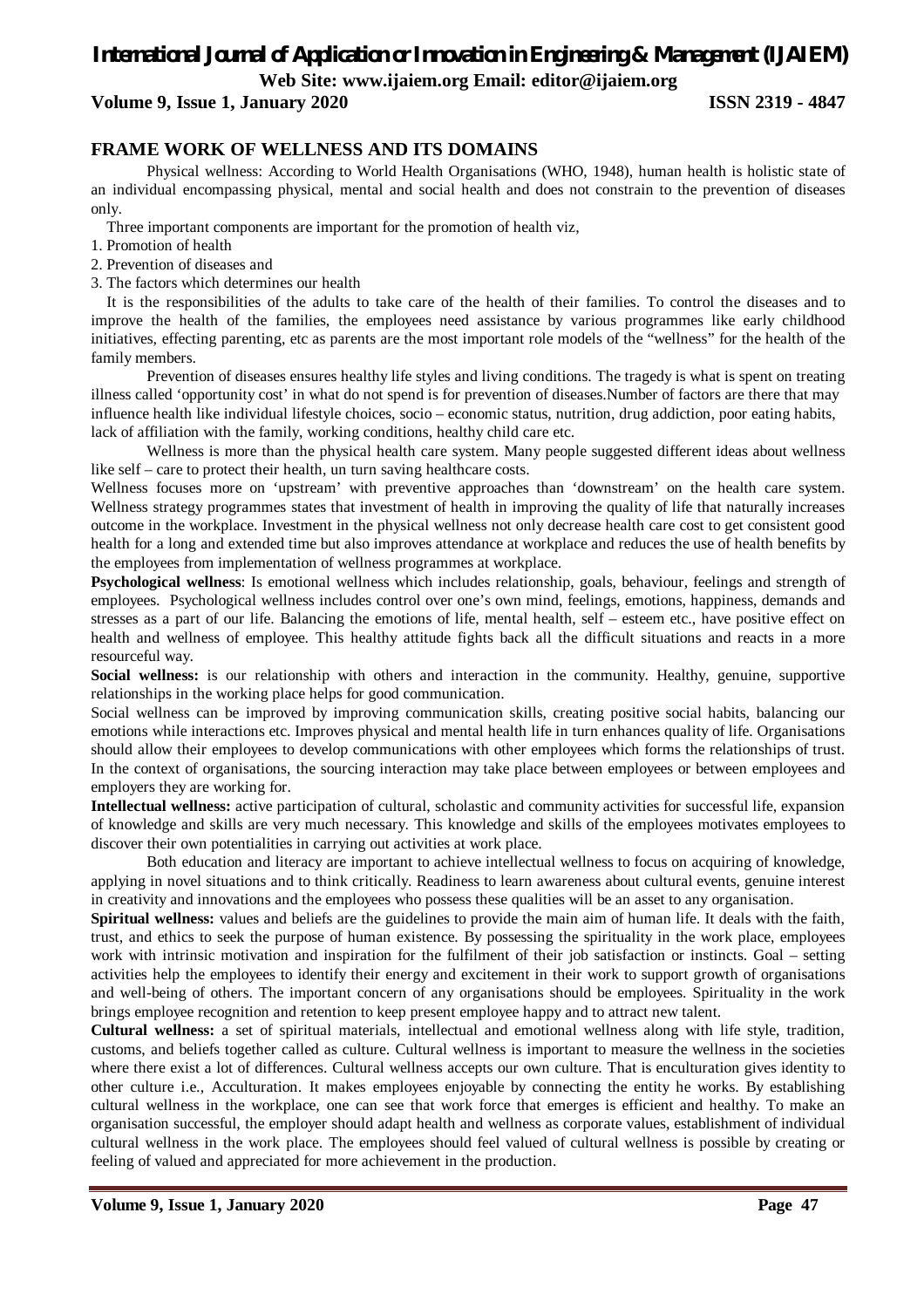**Web Site: [www.ijaiem.org](http://www.ijaiem.org) Email: [editor@ijaiem.org](mailto:editor@ijaiem.org)**

#### **Volume 9, Issue 1, January 2020 ISSN 2319 - 4847**

#### **WORK STRESS AND EMPLOYEE WELLNESS**

Job stress is often linked with the challenge but the two are different as challenges, motivates and energizes employees physiologically and physically to learn new things. Great sense of accomplishment will be derived once a challenge is met. On the other side, risk factors for stress-illness related to personal, social and inter-personal factors. Lack of social support results in the development of stress related illness. Thus, employees are suffering that feelings of helplessness, fear, angry on themselves and cynicism.

Therefore, Stress in an individual is defined as anything that disrupts the normal persons physical and mental well-being. It occurs when the person facing extra-ordinary demands from the employer that is outside of employees' capabilities. Stress can manifest physically, emotionally and / or mentally. Physical body suffers as the result of stressful situation where as emotional stress can create anxiety, depression, irritability, frustration, over-reaction to everyday problems and most important being lack of concentration for any task. Sometimes, long-term stress few psychological problems like phobias, compulsive behaviour, withdrawal from society etc. It is observed that in all types of organizations. stressful environments result in lower job satisfaction and subsequent decrease in productivity. Hence, the stress management is an important part of wellness programs across industries including Information Technology.

Even though many researchers have been carried on job demands and employee wellness, very few studies in the organizations have empirically analyzed the relationship of stressful work environment and Employee Wellness on the Organizational Performance (Baun, Bernacki and Herd 1987; Baun,Bernacki and Tsai, 1986; Bernacki and Baun, 1984; Erfart, Foote and Heirich, 1992; Harrison and Liska, 1994)

The study conducted by Lovelace (2002) analyzed the relationship between stress and employee wellness. The "survival of the fittest" model was used to test whether stressful work environment leads to negative health outcomes. Job demands – Control model create stressful work environments (Karasek, 1979). Main effect and interaction effect models were tested by using hierarchical regression and non-linear structural equal modelling (SEM) analysis techniques. The results showed that the interaction effect of high stress jobs i.e., high role expectations with least control in the job. This study emphasized the importance of stress-free work environments to avoid negative effect on physical fitness and employee wellness. This work contributed occupational health and stress literature by offering conceptual and methodological improvements over past research.

Stress is anything that affects the physical and mental state of a normal person. Stress is a reaction to a situation which is not actual. Stress will be more when the demands of the situation are more than the available resources.

Psychologists felt that the workplace stress to some extent act as a challenge to the employee, when a challenge is met a person feels highly accomplished as satisfied and productivity increases. Contrarily, when stress cannot be managed by the employee, productivity decreases, not able to concentrate on the work and eventually takes wrong decisions. Hence, stress leads to several issues on mental and physical health. There are number of factors that influence the feelings and stress in the workplace as follows:

**Physical:** Stressful situation creates a lot of body pain, tensed muscles at neck, forehead and shoulder. Also, chronic diseases like ulcer, blood pressure, nervousness if exposed to prolonged stress. It also affects blood sugar, increased cholesterol, chest pain, stomach and digestive problems etc.

**Emotional:** Due to the stress over mind, anxiety, depression, frustration, memory loss will be caused. Depression is a severe emotional response in difficult situations like death, failure, illness etc. Stress often affects the mind like forgetfulness, restlessness, hyper sensitivity, mood swings, irritability, etc.

**Psychological:** Long term stress creates psychological disorders like compulsive behaviour, phobias, outbursts, insomnia, obesity, over medicate themselves, heart diseases etc.

Along with this, employees suffering from stress like hazards at workplace conditions, work-life imbalance, no recognition even for better performance, interpersonal, problems with Boss and Colleagues, lack of career development opportunities, role conflicts, overloaded tasks, inadequate time to complete a task, lack of appreciation, isolation at workplace etc. Therefore, stress negatively affects employees' overall health and safety.

#### **COMPONENTS OF WELLNESS – STRESS**

(i) Workplace: There are many strategies for stress control at the workplace. Job design being an importance factor involves mental and physical abilities of the employees to minimise workplace stress like reasonable demand from the job, there should be some scope for the employees to learn on the job for their career progression and social support through recognition to be included.

Many researchers opined that employers should treat their employees fairly respecting their self-esteem, involving them in decision making, incorporating mental health, stress prevention programs, clear job expectations and provide employee assistance programs (EAPs). Health camps, counselling services, preventive measures for occupational accidents etc manages stress at workplace.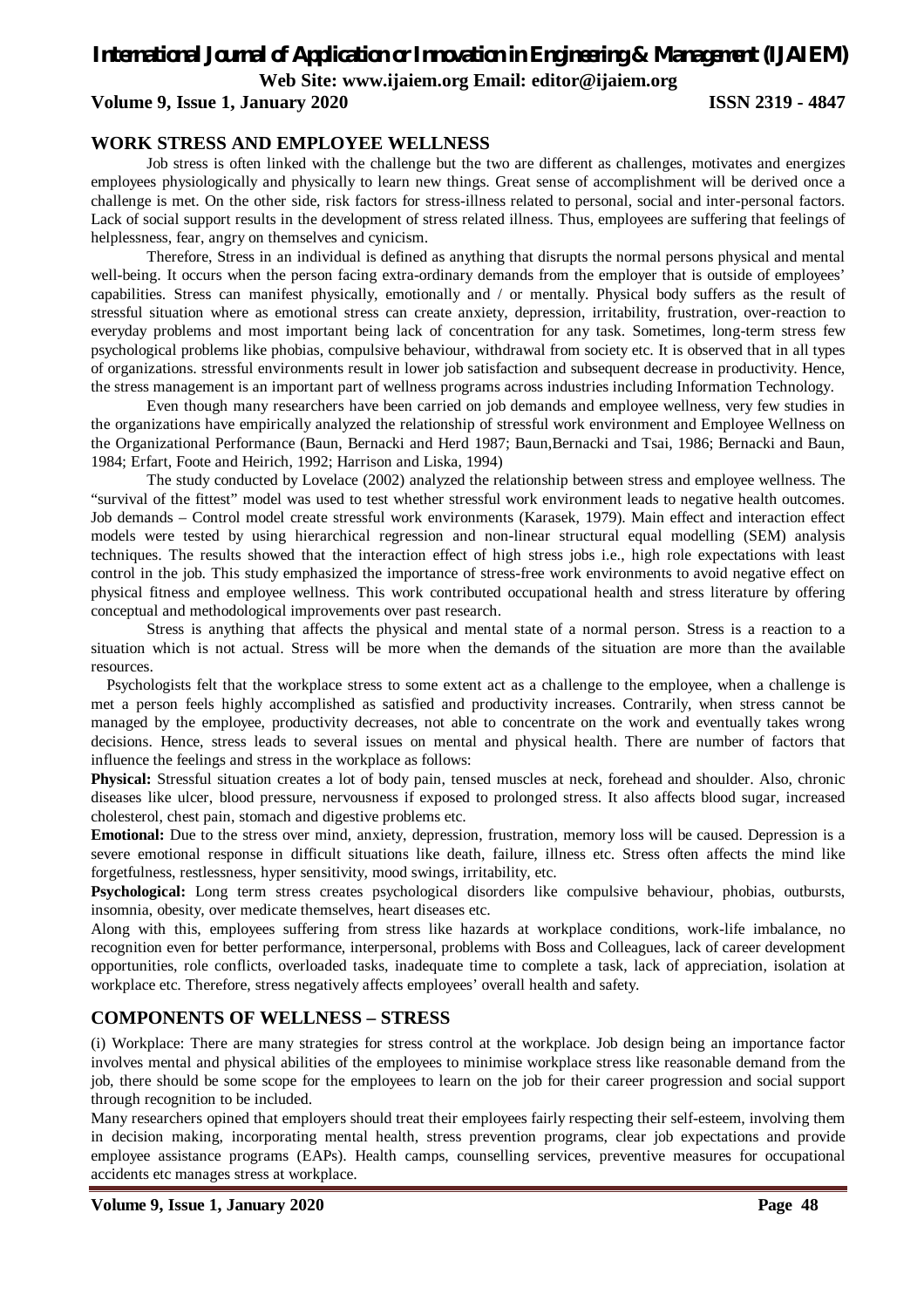**Web Site: [www.ijaiem.org](http://www.ijaiem.org) Email: [editor@ijaiem.org](mailto:editor@ijaiem.org)**

#### **Volume 9, Issue 1, January 2020 ISSN 2319 - 4847**

(ii) Personal: Several researches have showed that personal relationships in the work place acknowledges the humanity among employees that leads to better commitment towards workforce. Employees feel over-stressed due to the lack of work-group relationship between Managers and Subordinates. Therefore, on priority, Managers and Executives must create a personal bonding with their teams. It is possible by small gestures from the Managers by providing an opportunity to have an open discussion honestly and nurturing relationships.

(iii) Trust: is the fundamental building block for any workplace. No one would like to work in a place where people are disloyal, inconsistent moods, and unreliable. This creates highly stressful environment that is undesirable. Trust gives a safe place for employees to share their feelings and ideas to achieve high goals individually. Transparency in their behaviour, respecting each other, tolerance, empathy, cultural values etc., will help employees achieve success in their work-life. Trust will make us understand how much others care for us. Building morality leads to enjoyment in their work, naturally that happiness leads to more productivity.

(iv) Learning: Employees working on their tasks should devote their free time to learn new skills. This drive to learn on their own reduces stress in the workplace. New skills give a sense of accomplishment and motivates for further learning.

(v) Change: being the dimension of stress may occur due to change in company structure, management, financial crisis, cut-back in workforce, elimination of certain departments, hiring freeze, ratio of revenue per employee, poor working conditions etc., will disrupt the Organisational performance. Is to make somebody different. It is a process of becoming. Even though employees hesitant about the change in the work place, change can bring good things to the employees by getting new opportunities and challenges. It is the task of the employee's expectations. The employees should positively accept the change an s it will expose them to new ideas and approaches which are beneficial for the future career.

(vi) Job Type: When employees are satisfied and motivated in their jobs, they feel proud to identify themselves with their jobs.

#### **SIGNIFICANCE OF THE CURRENT RESEARCH AND RELEVANCE OF THE STUDY**

- 1. Employee wellness is affected by current work trends (Kinicki et al, 1996; Reardon, 1998)
- 2. Decreases in the employee wellbeing translates into the higher Organizational costs through increases in healthcare expenses (Manning, Jackson and Fusilier, 1996)
- 3. The mechanistic structure of work has significantly contributed to the increase of preventable diseases such as Cardiovascular disease, due to the pattern of inactivity associated with the sedentary work and lifestyles (Rosato, 1990; Fine, 1996)
- 4. Government mandates such as 'Healthy People' of this year will bring employee wellness into the forefront (US Department Health and Human Services, 2001)
- 5. The aging workforce raises multiple health concerns reduces physical fitness, which may affect employees' performance and ultimately on organizations (Neck and Cooper, 2000)
- 6. Focusing on employee wellbeing by making them free from all types of stress has a humanitarian component. Increases quality of human life and enhances longevity, and encourages continued activity in the future (Neck and Cooper, 2000)

The main objective of the present study is to analyze the impact of an important Wellness component i.e., stress on workplace performance. The population of the study consists all employees working in the different companies and sample consists of 580 employees selected by post-stratification. These employees create values in their designated positions and have internalized values of the organization. The descriptive survey method was used to collect the relevant data from the subjects for analysis.

This study analyzed the impact of stressful work environment on performance-related employee wellness in turn on Organizational Performance. The purpose of selecting Stress as one of the variables was to determine the influence on wellness programs, workplace, job-type, personal traits and attitude.

Hypothesis being tested using Structural Equation Modelling (SEM) includes Null hypothesis (H0): The hypothesized model has a good fit, while an Alternate hypothesis (H1): The hypothesized model does not have a good fit.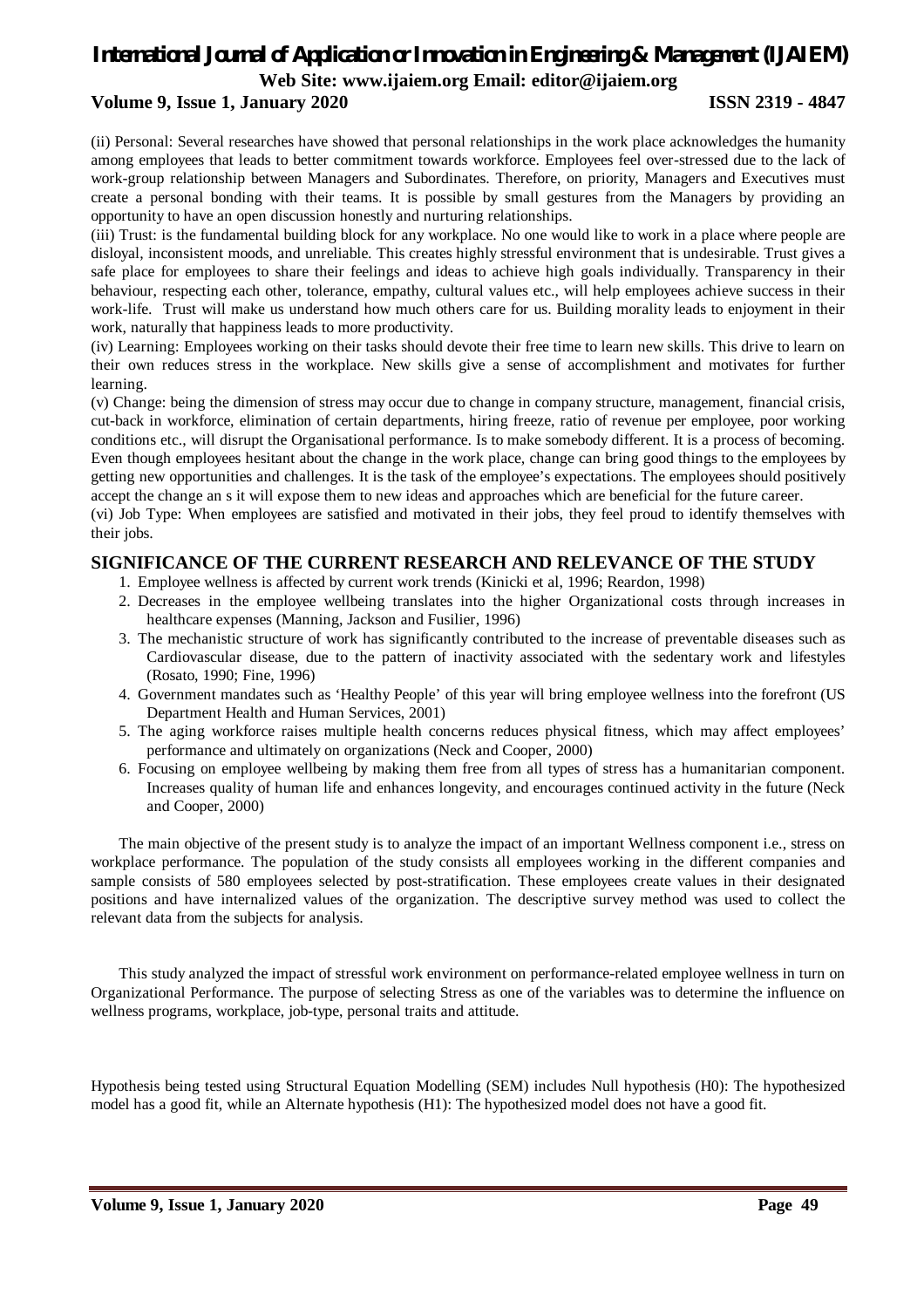# *International Journal of Application or Innovation in Engineering & Management (IJAIEM)* **Web Site: [www.ijaiem.org](http://www.ijaiem.org) Email: [editor@ijaiem.org](mailto:editor@ijaiem.org)**

**Volume 9, Issue 1, January 2020 ISSN 2319 - 4847**



**Fig 1: Structural Equation Model (SEM) based on Standardised Coefficient of Stress Wellness Dimension on** 

 **Organizational Performance**

| <b>Variables</b>               | $Un-$                     | <b>Standard</b>  | <b>Standardised</b> | t value | <b>P</b> value |
|--------------------------------|---------------------------|------------------|---------------------|---------|----------------|
|                                | standardised              | Error $(S.E)$ of | co-efficient        |         |                |
|                                | $Co\text{-efficient (B)}$ | B                | (Beta)              |         |                |
| Stress -                       | 2.683                     | 0.127            | 0.773               | 21.073  | $\leq 0.001**$ |
| Workplace                      |                           |                  |                     |         |                |
| Stress - Personal              | 6.816                     | 0.288            | 0.837               | 23.686  | $\leq 0.001**$ |
| <b>Stress - Trust</b>          | 2.085                     | 0.127            | 0.642               | 16.42   | $< 0.001**$    |
| Stress - Learning              | 1.617                     | 0.092            | 0.678               | 17.642  | $< 0.001**$    |
| Stress - Change                | 2.222                     | 0.11             | 0.749               | 20.158  | $< 0.001**$    |
| Stress - Job Type              | 1.451                     | 0.088            | 0.645               | 16.526  | $< 0.001**$    |
| Performance -<br><b>Stress</b> | $-0.417$                  | 0.069            | $-0.256$            | 6.006   | $< 0.001**$    |

**Table 1: Variables in the Structural Equation Model Analysis**

Unstandardised coefficient of Stress Factor is -0.417 represents the partial effect of Organizational Performance, holding the other path variables as constant. The estimated negative sign implies that such effect is negative that Performance would decrease by 0.417 for every unit increase in Stress and this coefficient value is significant at 1% level.

### **CONCLUSION**

Today's employees experience stress from variety of sources. Organizations can help employees to manage the employees' stress by promoting their physical and mental health. Many Researchers have suggested that to drive optimal job performance, effective wellness programs are much needed on priority. A Meta-analysis proved that organisational commitment and role stress are significant predictors of turnover. According to the study conducted by Cooper (1994), absenteeism in the work place is related to stress and unhealthy environment in the organisation. It is imperative that organisations are at an advantage that are giving more importance employee wellness and bringing positive changes in the organisation to strengthen ethics, faith and ownership feelings for positive impact of innovative organisational practices. This study confirms that stress is constantly detrimental to the organisational performance. Significant results exhibited negative effect of stress on revenue, family, lifestyle and health. Therefore, the practice of long hours and hard work should be questioned. More researches should come forward to explore the dynamic nature of healthy organisation environments and more vigorous practices.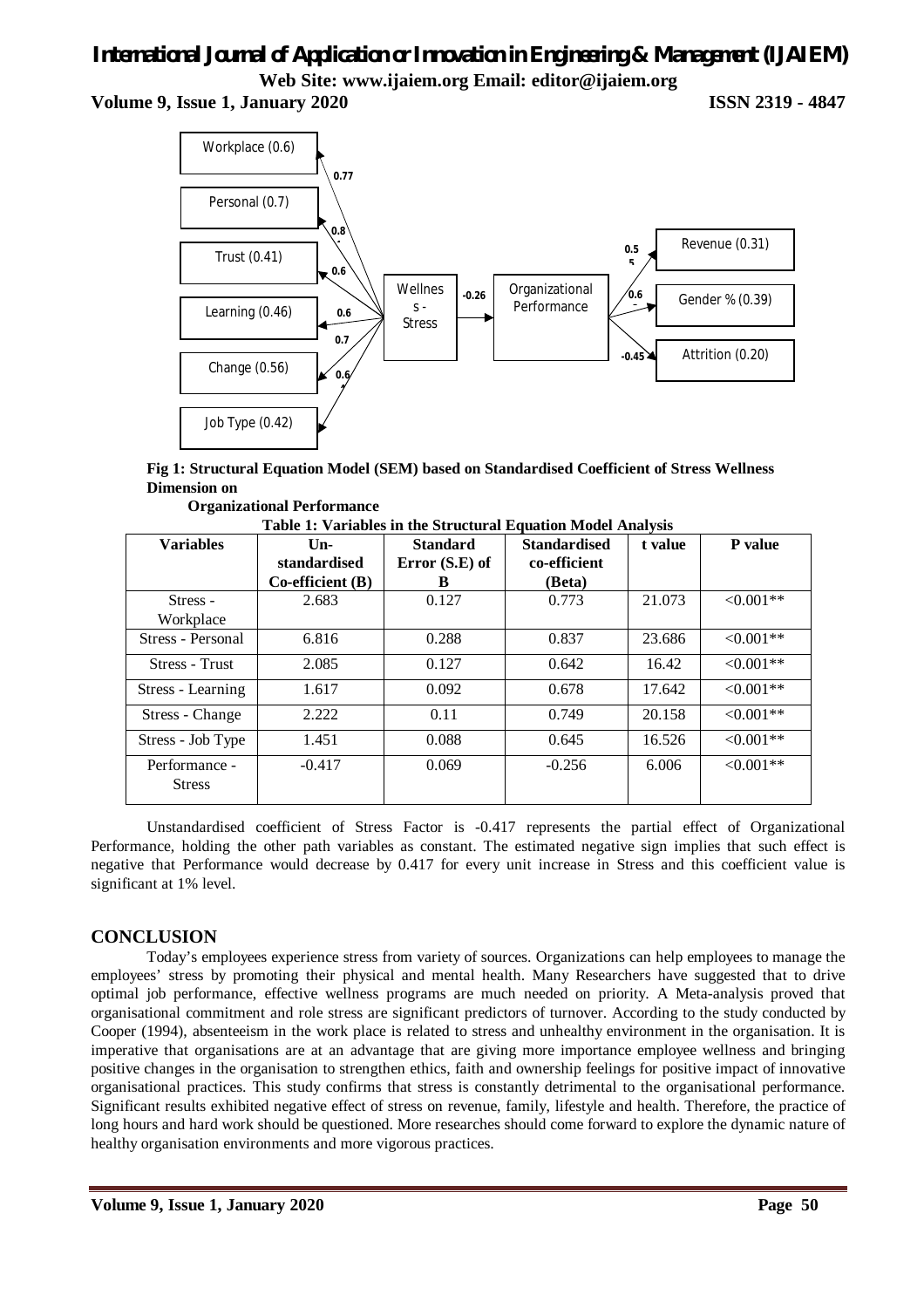**Web Site: [www.ijaiem.org](http://www.ijaiem.org) Email: [editor@ijaiem.org](mailto:editor@ijaiem.org)**

#### **Volume 9, Issue 1, January 2020 ISSN 2319 - 4847**

The significant findings of the research show the positive and significant relationship between wellness of the employees and its dimensions with organizational performance. Employee wellness is constructively associated with health, family, lifestyle and encouraging environment. The feeling 'very dissatisfied' may be reduced to 'satisfied" that improves the performance of individual employees. These findings may be instrumental in linking employees with their workplace that reduces the rate of attrition and increases revenue of the organizations.

This study has evaluated the employee wellness construct with a new dimension to facilitate increase organizational performance whilst increasing revenue and decreasing attrition. Present research has provided empirical evidence that four selected indicators of employee wellness are useful criterion for the prediction of organizational performance. The results of this study can help IT organizations expand their understanding of importance of health, family and life style. The confirmatory factor analysis using SEM supports the conclusion that pleasant and trustworthy relationship in the work place, very cordial, positive attitude towards job type and the boss, and healthy workplace practices for right attitude leading to high productivity.

This study contributed to the research of the organisational performance and employee wellness by providing support to reduce stress created in the work place. This study is focussed on the different companies of stress and the job demands. Organisations must understand the detrimental effects of stressful environments that have been verified in this study. Insights into the employees' aspirations, identity in the workplace, job satisfaction and job demands are few indicators of healthy workplaces.

This study contributed to the research on the Organizational performance and employee wellness by providing support to reduce stress created in the workplace. This study is focused on different components of stress and job demands. The practical applications of these findings are the guidelines for the Organizations to understand the detrimental effects of stressful environments. This study has provided insight into the employees' aspirations, identity in the workplace, Job satisfaction and Job demands.

Finally, this study did show that employee wellness is affected by the current work trends. Therefore, the employees must not emphasis on long and hard work but to explore the dynamic nature of smart work.

#### **BIBLIOGRAPHY**

- **[1]** Bemacki E. and Baun W. (1984), The relationship of job performance to exercise adherence in a corporate fitness program. Journal of Occupational Medicine. 26. 529-531
- **[2]** Baun W, Bemacki E. and Herd J. (1987), Corporate health and fitness programs and the prevention of work stress. In J. Quick. R. Bhagat, J. Dalton, and J. Quick (Eds.) Work stress: Health care systems in the workplace 1pp. 217-234). New

York: Praeger

- **[3]** Baun W, Bemacki E. and Tsai. S. (1986), A preliminary investigation: Effect of a corporate fitness program on absenteeism and health care costs. Journal of Occupational Medicine. 28. 18-22
- [4] Dunn, Halbert L. (1961), High Level Wellness. Arlington, VA: R.W. Beatty, Ltd. Eugenics Watch, Retrieved on 1 August 2018 from <http://www.africa2000.com/ENDX/>aenames.htm
- [5] Erfurt J., Foote A. and Heirich M. (1992), The cost-effectiveness of worksite wellness programs for hypertension control, weight loss, smoking cessation, and exercise. Personnel Psychology. 45. 5-27
- [6] Fine. L. (1996), The psychosocial work environment and heart disease. American Journal of Public Health. 86(31. 301- 303)
- [7] Harrison D. and Liska L. (1994), Promoting regular exercise in organizational fitness programs: health-related differences
- in motivational building blocks. Personnel Psychology. 4 7 .47-71
- [8] Karasek, R (1979), Job Demands, Job Decision, Latitude and Mental Strain; Implications for job redesign, Administrative
	- Science Quarterly, 24, 285-308
- [9] Kinicki, A. J., McKee, F. M., and Wade, K. J. (1996), Annual Review, 1991–1995: Occupational health. Journal of Vocational Behavior, 49, 190 –220
- [10] Lovelace, J Kathi (2002), Survival of the fittest: An investigation of the relationship between stressful work environments, physical fitness, and employee well-being, Doctor Thesis (Pub),University of Massachusetts
- [11] Manning, M., Jackson C., and Fusilier M. (1996), Occupational stress, social support, and the costs of health care. Academy of Management Journal. 39(3). 738-750
- [12] Neck. C. and Cooper, K. (2000), "The executive that could" Exercise and diet prescriptions for enhanced managerial
- performance. Academy of Management Executive. 14(2). 72-83
- [13] Reardon. J. (1998), History and impact of worksite wellness. Nursing Economics. 1613) 117-121